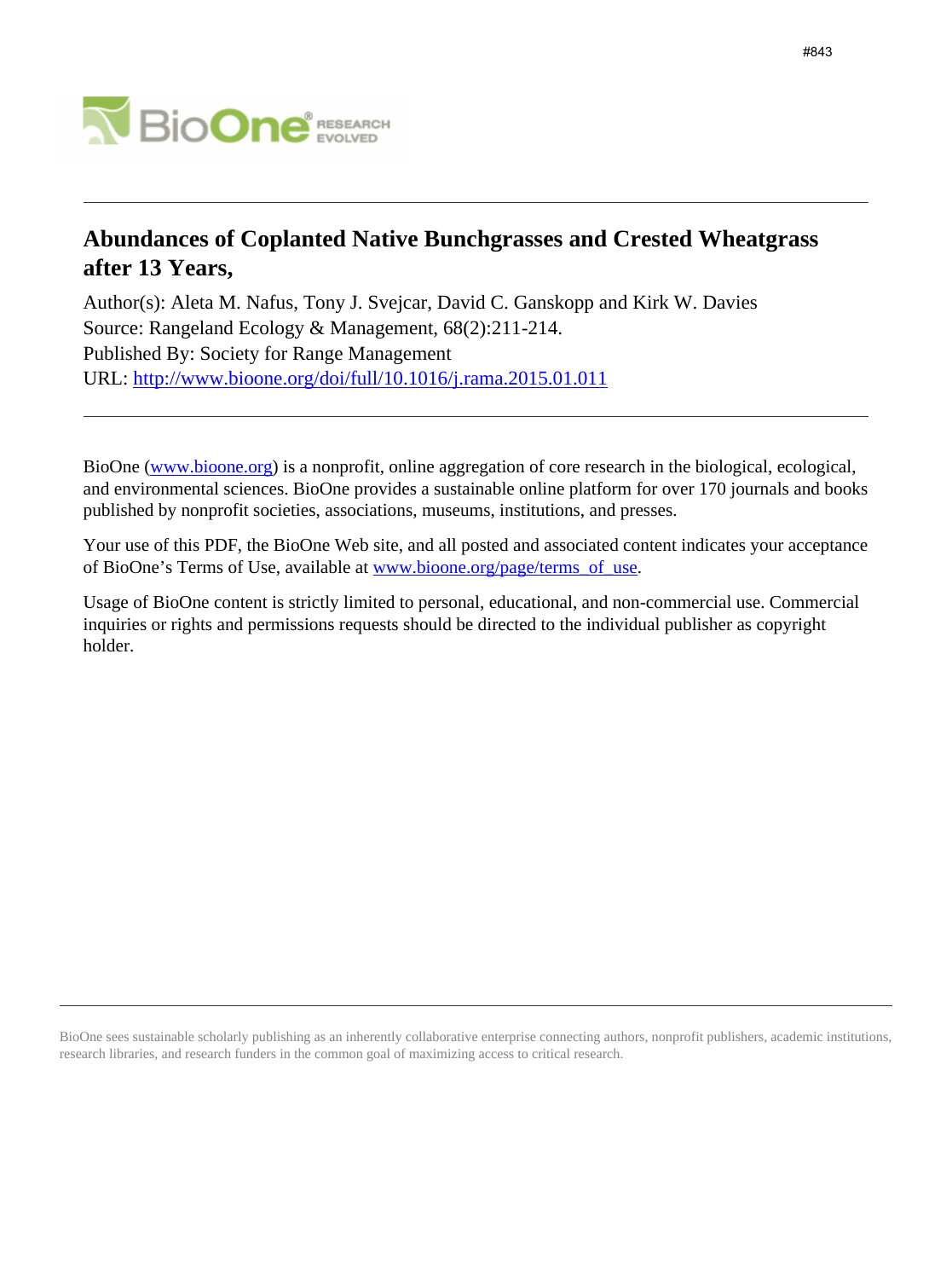Contents lists available at ScienceDirect





Rangeland Ecology & Management

journal homepage: http://www.elsevier.com/locate/rama

# Abundances of Coplanted Native Bunchgrasses and Crested Wheatgrass after 13 Years ${}^{\not\sim,\not\sim\,;\times}$



Aleta M. Nafus <sup>a,\*</sup>, Tony J. Svejcar <sup>b</sup>, David C. Ganskopp <sup>c</sup>, Kirk W. Davies <sup>d</sup>

<sup>a</sup> Graduate Student, Oregon State University, Corvallis, OR 97330, USA

<sup>b</sup> Research Leader, U.S. Department of Agriculture, Agricultural Research Service, Burns, OR 97720, USA

<sup>c</sup> Emeritus Rangeland Scientist, U.S. Department of Agriculture, Agricultural Research Service, Burns, OR 97720, USA

<sup>d</sup> Rangeland Scientist, U.S. Department of Agriculture, Agricultural Research Service, Burns, OR 97720, USA

## article info abstract

Keywords: Agropyron cristatum restoration revegetation sagebrush steppe

Crested wheatgrass (Agropyron cristatum [L] Gaertm) has been seeded on more than 5 million hectares in western North America because it establishes more readily than native bunchgrasses. Currently, there is substantial interest in reestablishing native species in sagebrush steppe, but efforts to reintroduce native grasses into crested wheatgrass stands have been largely unsuccessful, and little is known about the long-term dynamics of crested wheatgrass/native species mixes. We examined the abundance of crested wheatgrass and seven native sagebrush steppe bunchgrasses planted concurrently at equal low densities in nongrazed and unburned plots. Thirteen years post establishment, crested wheatgrass was the dominant bunchgrass, with a 10-fold increase in density. Idaho fescue (Festuca idahoensis Elmer), Thurber's needlegrass (Achnatherum thurberianum (Piper) Barkworth), basin wildrye (Leymus cinereus [Scribn. & Merr.] A. Löve), and Sandberg bluegrass (Poa secunda J. Presl) maintained their low planting density, whereas bluebunch wheatgrass (Pseudoroegneria spicata [Pursh] A. Löve), needle-and-thread (Hesperostipa comata [Trin. & Rupr.] Barkworth), and squirreltail (Elymus elymoides [Raf.] Swezey) densities declined. Our results suggest that densities of native bunchgrasses planted with crested wheatgrass are unlikely to increase and that some species may only persist at low levels. The high recruitment of crested wheatgrass suggests that coplanting of some native bunchgrasses may be a viable way of avoiding crested wheatgrass monocultures when this species is necessary for rehabilitation or restoration.

© 2015 Society for Range Management. Published by Elsevier Inc. All rights reserved.

#### Introduction

Crested wheatgrasses (Agropyron cristatum [L] Gaertm. and Agropyron desertorum [Fisch.] Schult.) have been seeded on more than 5 million hectares across semiarid and arid western North American rangelands ([Maryland et al., 1992](#page-4-0)). In the Intermountain West, crested wheatgrass is often seeded in mixes with native species [\(Pellant and Lysne, 2005\)](#page-4-0). It is relatively cost effective, establishes readily, and, as it is highly competitive with undesirable weedy species [\(Arredondo et al., 1998; Eiswerth et al., 2009\)](#page-4-0), may facilitate establishment of more desirable native vegetation ([Cox and Anderson,](#page-4-0) [2004\)](#page-4-0). However, the competitive nature of crested wheatgrass can result in monoculture stand formation and seed bank domination [\(Pyke, 1990\)](#page-4-0), which can both hinder establishment of native species [\(Gunnell et al., 2010; Marlette and Anderson, 1986](#page-4-0)) and induce native species displacement and low biological diversity [\(Christian](#page-4-0) [and Wilson, 1999; Krzic et al., 2000; Vaness and Wilson, 2008](#page-4-0)). When crested wheatgrass is included in seed mixtures with native species, crested wheatgrass frequently becomes dominant [\(Heinrichs and Bolton, 1950; Knutson et al., 2014; Schuman et al.,](#page-4-0) [1982](#page-4-0)); however, it remains relatively unclear as to whether crested wheatgrass excludes natives or if natives just fail to establish. Efforts to remove crested wheatgrass and reseed natives rarely increases native vegetation establishment [\(Fansler and Mangold, 2011; Hulet](#page-4-0) [et al., 2010\)](#page-4-0). Native herbaceous vegetation has successfully reestablished in some crested wheatgrass communities [\(Williams,](#page-4-0) [2009](#page-4-0)); however, because most studies are shorter than 5 years, little is known about the ability of established native bunchgrasses to coexist with crested wheatgrass more than a decade after planting.

Successfully established native vegetation produces seed, potentially increasing the availability of seed on a site. [Edwards and](#page-4-0) [Crawley \(1999\)](#page-4-0) suggest that seed rain is likely critical for maintaining

1550-7424/© 2015 Society for Range Management. Published by Elsevier Inc. All rights reserved.

 $\overrightarrow{a}$  Research was funded in part by the Bureau of Land Management Great Basin Native Plant Selection and Increase Project with additional support provided by the USDA–Agricultural Research Service and the Oregon Dept of Fish and Wildlife.<br> $\forall x$  Mention of a proprietary product does not constitute a guarantee or ware

Mention of a proprietary product does not constitute a guarantee or warranty of the product by USDA or the authors and does not imply its approval to the exclusion of the other products that also may be suitable. USDA is an equal opportunity provider and employer.

<sup>⁎</sup> Correspondence: USDA–Agricultural Research Service, 67826-A Hwy 205, Burns, OR 97720, USA.

E-mail address: [aleta.nafus@oregonstate.edu](mailto:aleta.nafus@oregonstate.edu) (A.M. Nafus).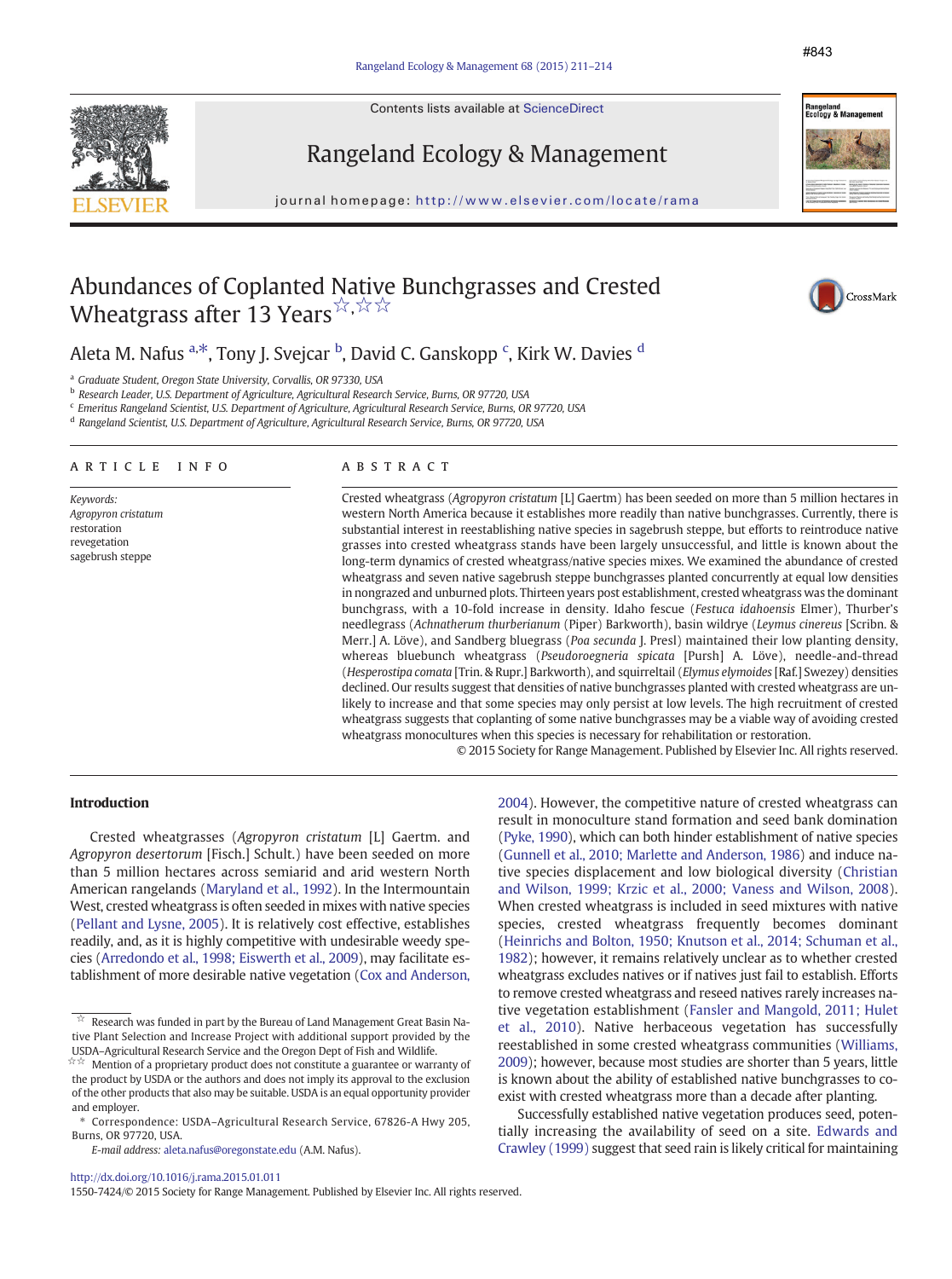a species. If established native vegetation species coexist with crested wheatgrass, they may provide a seed source that allows for continued recruitment, persistence, and even increases of native vegetation in crested wheatgrass communities. Alternatively, because crested wheatgrass frequently dominates the seedbank and is more competitive than many native species at the seedling stage, it may thereby exclude or a least limit the recruitment of native vegetation [\(Gunnell](#page-4-0) [et al., 2010\)](#page-4-0). Therefore more information is needed about the potential likelihood of native bunchgrass species to maintain their presence the community after co-establishment with crested wheatgrass.

To evaluate the long-term response of native perennial bunchgrasses when coplanted with crested wheatgrass, we looked at bunchgrass species abundance 13 years after simultaneous planting. We hypothesized that the density of each native bunchgrass species would decrease over time and that crested wheatgrass would become the dominant bunchgrass.

## Methods

#### Study Area

The study site is located on the Northern Great Basin Experimental Range (lat 43 28′48.3′′N, long −119 42′32.2′′W, elev 1/403 m) 56 km west of Burns, Oregon. Average annual precipitation at the site is 286 mm, typically arriving as snow or rain from October to March (data file, Eastern Oregon Agricultural Research Center, Burns, OR). Soils at the site are a complex of loam and loamy fine sands (Milican coarse-loamy, mixed, frigid Orthidic Durixerolls and Holte coarse-loamy, mixed, frigid Orthidic Haploxerolls, respectively ([Lentz and Simonson, 1986; Ganskopp et al., 2007\)](#page-4-0). Depth to bedrock or hardpan ranged from 90–150 cm [\(Ganskopp et al., 2007](#page-4-0)).

Vegetation in neighboring pastures is characterized by Wyoming big sagebrush (Artemisia tridentata subsp. wyomingensis Beetle) overstory with a diverse understory that contained all of the native bunchgrasses evaluated in this study.

## Experimental Design

In 1989 nine 313-m<sup>2</sup> plots were established in a site cleared of vegetation for a paddock study using methods outlined in [Cruz and](#page-4-0) [Ganskopp \(1998\)](#page-4-0) and [Ganskopp et al. \(2007\).](#page-4-0) Seven native bunchgrass species, bluebunch wheatgrass (Pseudoroegneria spicata [Pursh] A. Löve), basin wildrye (Leymus cinereus [Scribn. & Merr.] A. Löve), Idaho fescue (Festuca idahoensis Elmer), bottlebrush squirreltail (Elymus elymoides [Raf.] Swezey), needle-and-thread (Hesperostipa comata [Trin. & Rupr.] Barkworth), Sandberg bluegrass (Poa secunda J. Presl), and Thurber's needlegrass (Achnatherum thurberianum [Piper] Barkworth) and one introduced bunchgrass species, "Nordan" crested wheatgrass, were transplanted into each plot as mature plants harvested from nearby plant communities. The bunchgrass species were planted so that each plot contained 2.6 total plants or 0.33 plants per species  $\cdot$  m<sup>-2</sup> randomly assigned to an evenly spaced grid of 29 rows and 29 columns (resulting in 841 cells) with plants positioned at the center of each cell such that there were 0.61 m between plant centers. This resulted in a total of 800 (100 per species) planted cells and 41 randomly distributed empty cells in each plot. In 1998 the site was weeded and restocked with transplants from nearby communities when necessary to achieve original plant densities ([Ganskopp et al., 2007](#page-4-0)). Except for the 1998 experiment [\(Ganskopp et al., 2007\)](#page-4-0), domestic livestock grazing was excluded since 1989. Since the last treatment in 1998, the communities were left to the natural processes of recruitment and mortality.

## Vegetation Measurement and Statistical Analyses

In 2011, we recreated the original grid described earlier and counted, by species, the bunchgrasses in each plot. To determine whether there was a change in species abundance over time, we used repeated measures multivariate analysis of variance (MANOVA) with density in 1998 and density in 2011 as response variables and species as an independent variable in [JMP 10.0.2.](#page-4-0) To determine which species were different, we used a pairwise comparison with the Tukey HSD adjustment obtained using an analysis of variance (ANOVA) on the change in abundance grouped by species in R (version 3.0.2). This change in abundance was the 1998 abundance subtracted from the 2011 abundance. In order to determine the effect of time on individual species, we used a one sample two-tailed t-test to compare the 2011 abundance of each species to the null starting (1998) abundance using R (version 3.0.2; [R Core Team, 2013\)](#page-4-0). Results were reported as density  $\cdot$  m $^{-2}$ . Abundance data were normally distributed, and a transformation was not used. Means were reported with standard error of means (SE). For the t-tests, significance was set at a conservative  $P < 0.006$  (0.05/8) to reduce the chance of type I error. All P values refer to t-test results unless otherwise indicated.

#### Results

The MANOVA revealed a significant effect for the interaction of species and time  $(F[7, 64] = 29.5, P < .001)$ . Given the significance of the overall test, an ANOVA was used to examine the change in species abundance, which showed there was an increase in total bunchgrass density from 2.64 plants  $\cdot$  m<sup>-2</sup> (8 species at 0.33 plants  $\cdot$  m<sup>-2</sup> each) in 1998 to 5.23  $\pm$  0.02 plants · m<sup>-2</sup> in 2011 (P < 0.001, F [7, 64] = 260.0). The Tukey pairwise comparison revealed that crested wheatgrass had the greatest increase in density in the community: a 10-fold increase in density over the 13-year period (3.37  $\pm$  0.35 plants  $\cdot$  m $^{-2}$ ;  $P$ < 0.001; [Fig. 1](#page-3-0)). Crested wheatgrass comprised 64% of the total bunchgrass abundance. The native bunchgrasses each contributed between 3% and 8% of the remaining bunchgrass abundance. Idaho fescue was the only native grass that slightly increased in density, by about 0.1 plants .  $\mathrm{m}^2$  to 0.43  $\pm$  0.13 plants  $\cdot$   $\mathrm{m}^{-2}$ . However, its response was highly variable [\(Fig. 1\)](#page-3-0) and was not strongly statistically significant ( $P = 0.07$ ). Thurber's needlegrass, Basin wildrye, and Sandberg bluegrass maintained a similar density over time (0.28  $\pm$  0.08, 0.26  $\pm$  0.04, and 0.32  $\pm$  0.20, respectively; P  $> 0.01$ ; [Fig. 1](#page-3-0)). In contrast, squirreltail, needle-and-thread, and bluebunch wheatgrass decreased over the 13-year study interval  $(0.17 \pm 0.07, 0.20 \pm 0.03,$  and  $0.19 \pm 0.06$  plants  $\cdot$  m<sup>-2</sup>, respectively;  $P \leq 0.001$ ; [Fig. 1](#page-3-0)), with squirreltail experiencing the greatest decline (ca. 50%).

#### **Discussion**

As we hypothesized, crested wheatgrass became dominant in the community after 13 years. Similar to other, more short-term studies (see [Grant-Hoffman et al., 2012; Heidinga and Wilson, 2002\)](#page-4-0), we found that crested wheatgrass rapidly became the most abundant bunchgrass in the mixed-grass community, and increases in crested wheatgrass were often, though not always, associated with declines in native grasses. The presence of established native species may reduce the extent of crested wheatgrass dominance ([Bakker and](#page-4-0) [Wilson, 2004\)](#page-4-0), potentially slowing the recruitment of crested wheatgrass into the community. The relatively stable density of Idaho fescue, Thurber's needlegrass, Basin wildrye, and Sandberg bluegrass over our 13-year study suggests that these species may persist in sagebrush steppe when coplanted with crested wheatgrass, especially at our elevation and sparse planting densities. Other studies have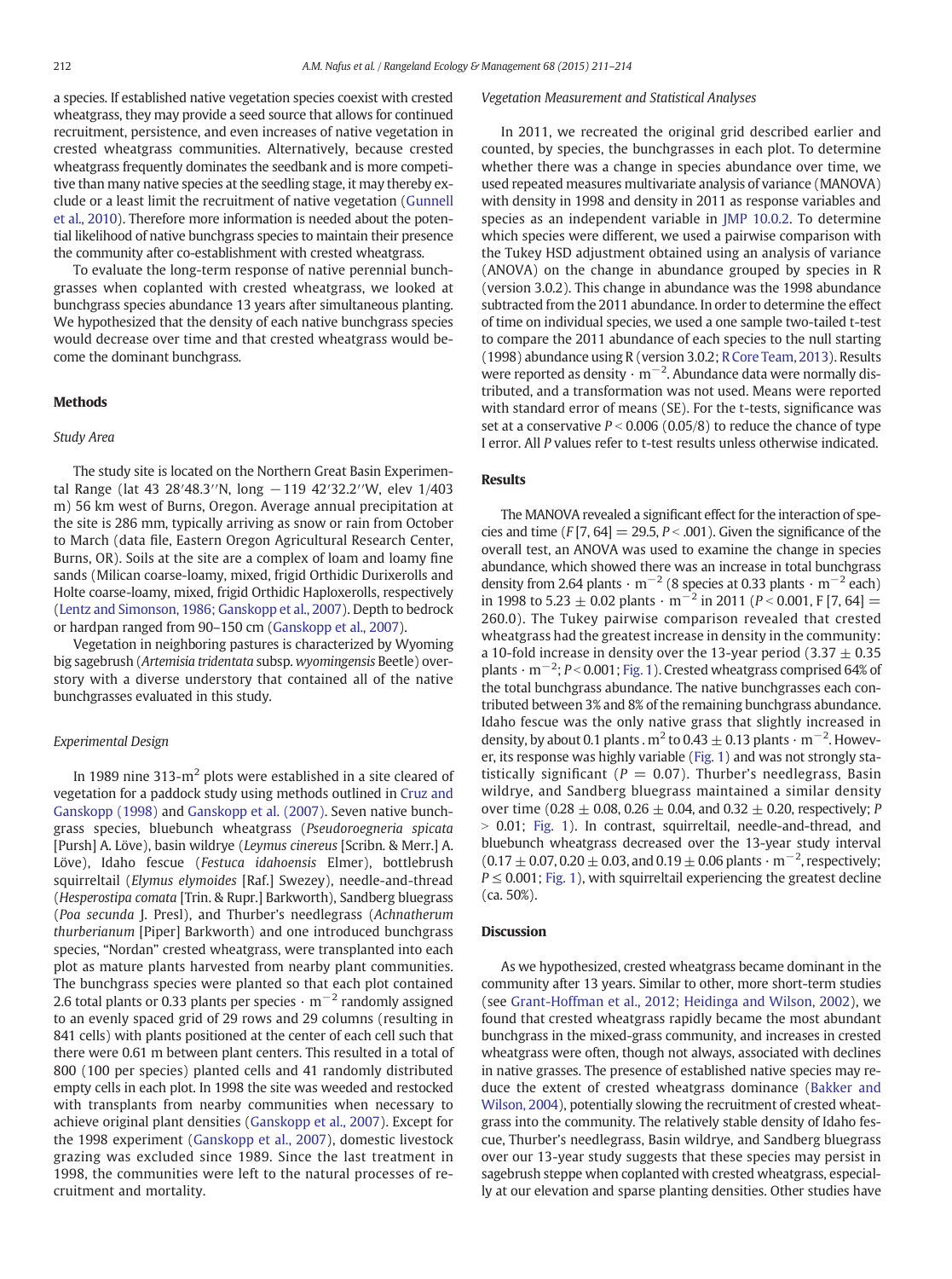<span id="page-3-0"></span>

Fig. 1. Average density of perennial bunchgrasses in 2011. Starting density was 0.33 plants m<sup>-2</sup> in 1998 (dashed line). Asterix indicates a statistically significant (P<0.05) difference in density between 1998 and 2011. Note scale change on y axis. below solid reference line.

found that Sandberg bluegrass is less negatively impacted by the presence of crested wheatgrass than other species (e.g., bluebunch and needle-and-thread grass) and can coexist with crested wheatgrass [\(Broersma et al., 2000; Heidinga and Wilson, 2002; Hender](#page-4-0)[son and Naeth, 2005](#page-4-0)), possibly because it grows and senesces earlier than other bunchgrasses [\(James et al., 2008\)](#page-4-0), which may allow it to avoid competition for scarce moisture resources.

It is difficult to determine whether those species that showed declines in density (squirreltail, needle-and-thread, bluebunch wheatgrass) will simply have a decreased presence in the community or whether declines will lead to their eventual extirpation. Similar to our results, [Henderson and Naeth \(2005\)](#page-4-0) found that bluebunch wheatgrass decreased when it coexisted in communities with crested wheatgrass. Squirreltail also tends to be negatively correlated with crested wheatgrass abundance [\(Davies, 2010; Grant-Hoffman et al.,](#page-4-0) [2012\)](#page-4-0) despite its greater ability to effectively compete with crested wheatgrass at the seedling stage than other native bunchgrasses [\(Gunnell et al., 2010\)](#page-4-0).

We found that crested wheatgrass appears to be filling available open spaces while the density of native bunchgrasses remained static or decreased slightly. Perennial bunchgrasses in our study sites were spaced at even distances from one another and at relatively low densities. This is a stark contrast to the clumping of bunchgrasses in drill rows with drill seeding, which may alter plant community dynamics. The ability of crested wheatgrass to recruit high numbers of individuals relative to native bunchgrasses in coplanted communities means that even if native bunchgrasses are established into existing stands of crested wheatgrass, their presence is unlikely to increase in the community. The dominance of crested wheatgrass suggests that efforts to diversify crested wheatgrass stands with native bunchgrasses may not be successful without significant and lasting control of crested wheatgrass. [Knutson et al. \(2014\)](#page-4-0) found evidence suggesting that planting native bunchgrasses is most successful when crested wheatgrass is not included in the seed mixture. When native species do successfully establish with crested wheatgrass, they often decrease within 3 years [\(Davies, 2010; Fansler and Mangold, 2011; Hulet](#page-4-0) [et al., 2010](#page-4-0)). However, despite decreases in some species, migration of the coplanted native bunchgrasses into neighboring cells suggests that they were recruiting into the plant community; even if at low

levels, and so may maintain a presence in the community. Presence of larger native species may be underestimated in our study because cover or plant size was not measured and species like Basin wildrye have a stronger presence than density can indicate. The high recruitment of crested wheatgrass helps explain why its presence can limit exotic annual grasses, especially in wetter, cooler environments such as our study site [\(Knutson et al., 2014](#page-4-0)), and why, in some situations, crested wheatgrass may be selected for seeding when the goal is to reduce the risk of exotic annual grass invasion and dominance, particularly following a wildfire event ([Davies, 2010](#page-4-0)).

Although our experiment is replicated at one site only, it is a valuable contribution to our understanding of the relationship between crested wheatgrass and native perennial bunchgrasses as there are few studies with a similar combination of duration and experimental control. Our study provides a unique opportunity to examine longterm changes in abundance of native bunchgrasses established alongside crested wheatgrass in the sagebrush steppe. Longer-term monitoring will be necessary to determine whether the community maintains its diversity or eventually converts to a near monoculture stand of crested wheatgrass. Further evaluations at sites with varying site and climatic characteristics may help identify the species that are more likely to effectively coexist with crested wheatgrass across its seeded range.

# Management Implications

The 10-fold increase in crested wheatgrass density and decrease in half of the native bunchgrass species raise the question of how effective simultaneous seedings of crested wheatgrass and native bunchgrasses will be if the management objective is for native vegetation to establish and increase. Some native bunchgrass species, in our case, Sandberg bluegrass, Thurber's needlegrass, and Idaho fescue, may be more likely to maintain a presence in the community, though the most suitable species will likely also differ depending on site characteristics. We had an evenly dispersed, low-density planting, which may reduce competitive interactions compared with a more typical seeding where plants tend to emerge at higher densities. If crested wheatgrass is necessary to reclaim a site or reduce exotic annual grass invasion, it may be an ineffective use of resources to